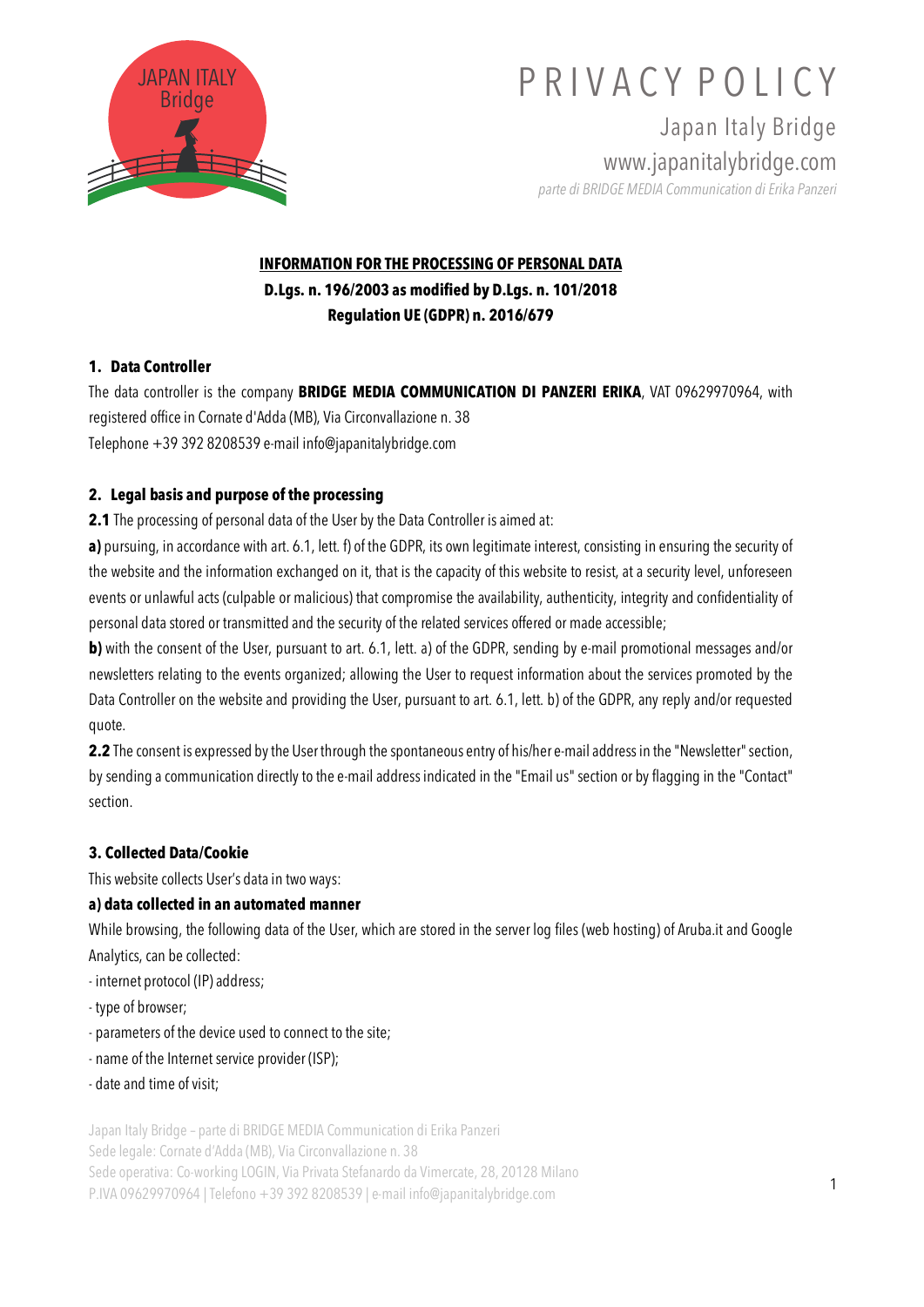

Japan Italy Bridge www.japanitalybridge.com

*parte di BRIDGE MEDIA Communication di Erika Panzeri*

- web page of origin of the visitor (referral) and exit;

- possibly the number of clicks.

These data are used for statistical and analysis purposes only in an aggregate form. The IP address is used exclusively for security purposes and is not crossed with any other data.

### **b) voluntary data**

The optional, explicit and voluntary sending of messages to the Data Controller's e-mail address (info@japanitalybridge.com) as well as the voluntary use of services by the User, such as communication services (contact forms and newsletter activation), entail the acquisition of contact data of the User-sender which are necessary to respond as well as all personal data included in said communications, which will be used exclusively for the delivery of the requested service and in particular:

- name and surname;
- email address;
- fixed address.

### **4. Method of processing**

**4.1** The User's personal data are processed using manual, computerized and automated systems to achieve the purposes for which they are collected. It should be noted, in particular, that the User's personal data are processed by persons duly appointed to perform said tasks, constantly identified, appropriately instructed and made aware of the constraints imposed by the laws. The User's personal data are processed as well by using security measures to guarantee the protection of the User's privacy and to avoid risks of loss or distribution, unauthorized access, or processing that is not permitted or does not comply with the aforementioned purposes.

**4.2** Services such as the newsletter and the memorization of User's data provided in the "Contact" section or during subscription of the newsletter are managed through MailChimp. The platform stores the data on its servers (therefore also outside the European Union). Here you can consult the privacy policy of MailChimp (link).

#### **5. Communication of data to third parties**

**5.1** The personal data of the User collected on the website will not be disclosed, sold or ceded to third parties, except in the cases provided by law.

**5.2** Article 5.1 does not apply, in any case, with regard to the communication of data to companies expressly appointed to perform certain services within the activity carried out by the Data Controller as well as the communication and/or dissemination of data required, in accordance with the law, by police forces, judicial authorities, information and security authorities or other public entities for defense or security purposes of the State or for the prevention, detection or repression of crimes.

Japan Italy Bridge – parte di BRIDGE MEDIA Communication di Erika Panzeri Sede legale: Cornate d'Adda (MB), Via Circonvallazione n. 38 Sede operativa: Co-working LOGIN, Via Privata Stefanardo da Vimercate, 28, 20128 Milano P.IVA 09629970964 | Telefono +39 392 8208539 | e-mail info@japanitalybridge.com <sup>2</sup>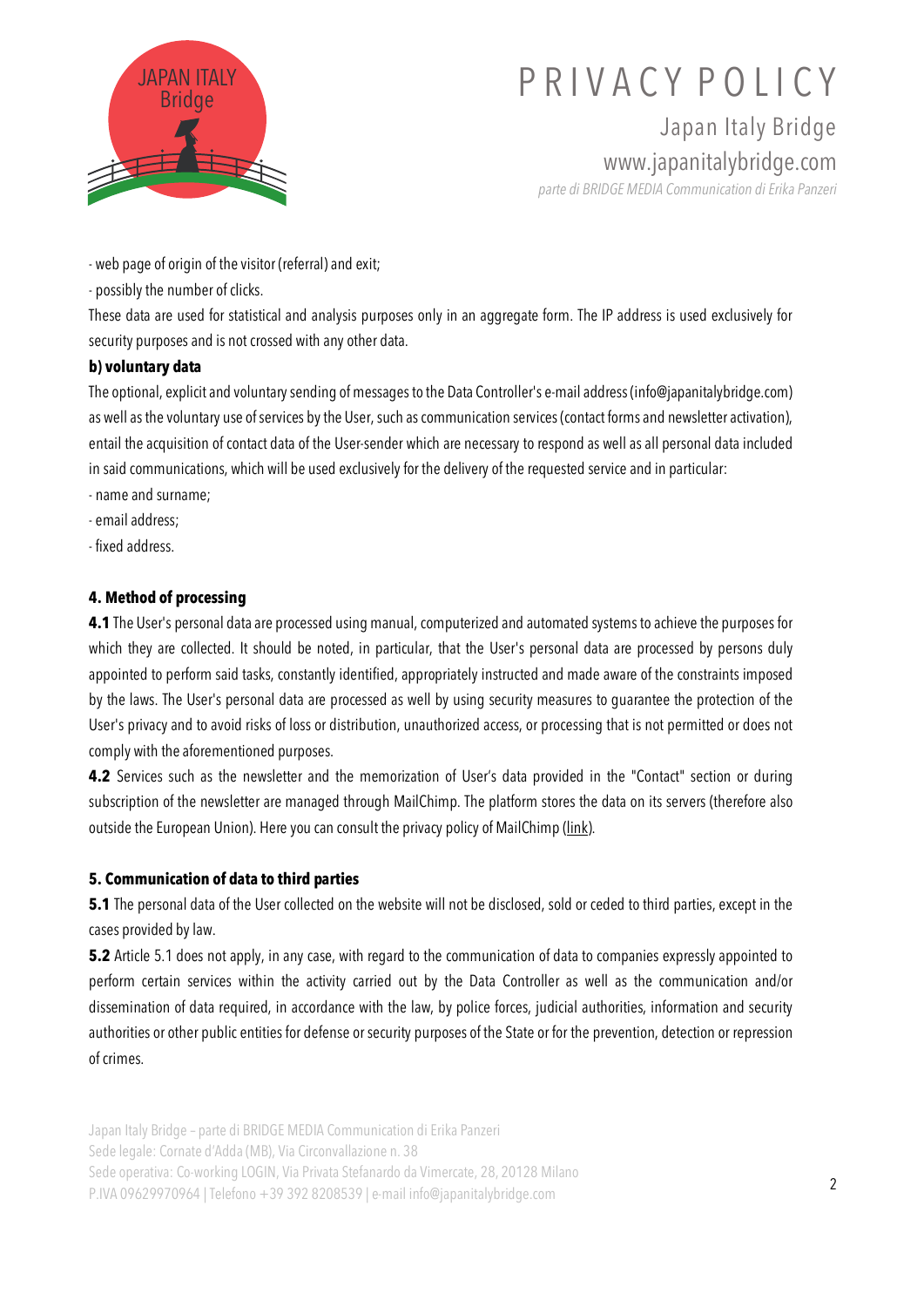

Japan Italy Bridge www.japanitalybridge.com

*parte di BRIDGE MEDIA Communication di Erika Panzeri*

**5.3** In particular, it is specified that the User's data will be communicated to Aruba.it and Mailchimp.com, which are responsible for the management of the server of this website, as well as to Google Analytics which deals with the collection and processing of data for statistical purposes (for more information, please click on the following link).

#### **6. Rights of the User**

**6.1** Pursuant to art. 7 of the Privacy Code and to articles 15 and following of the GDPR, the User has the right to obtain:

a) the confirmation of the existence or not of personal data concerning him/herself, even if not yet recorded, and their communication in an intelligible form;

**b**) a copy of his/her personal data;

**c)** the correction of any personal data that may be inaccurate;

**d)** the cancellation of his/her personal data;

**e)** the limitation of the processing of his/her personal data;

**f)** in a structured format, of common use and readable by automatic device, the personal data that the User has provided to this website or created by the latter.

**6.2** The User has also the right to object, in whole or in part:

- for legitimate reasons, to the processing of personal data concerning him/her, even if pertinent to the purpose of the collection;

- to the processing of personal data concerning him/her for the purpose of sending advertising or direct sales material or for carrying out market research or commercial communication.

**6.3** To exercise the aforementioned rights indicated in the above mentioned articles 6.1 and 6.2, the User shall send a communication to the e-mail address of the Data Controller (info@japanitalybridge.com) indicating the subject "Privacy exercise of rights pursuant to Legislative Decree no. 196/2003 and ex artt. 15 and following of the GDPR ".

**6.4** The User is informed, lastly, that if he/she considers that his/her rights have been violated by the Data Controller and/or by a third party, he/she has the right to submit a complaint to the Data Protection Authority and/or to other competent supervisory authority under the GDPR (Data Protection Authority – www.garanteprivacy.it)..

## **7. Duration of processing and storage of personal data**

**7.1** The management and storage of personal data, acquired both in an automated manner and by consensus, will take place on Aruba.it and Mailchimp.com servers, as indicated in art. 5.3 above, and on this point, please refer to theirrespective privacy policy.

**7.2** The personal data of the User, acquired in an automated manner, as indicated in art. 3 above, are kept by the owner only for the period of time necessary to achieve the purposes of the treatment referred to in the previous art. 2, and in any case for

Japan Italy Bridge – parte di BRIDGE MEDIA Communication di Erika Panzeri

Sede legale: Cornate d'Adda (MB), Via Circonvallazione n. 38

Sede operativa: Co-working LOGIN, Via Privata Stefanardo da Vimercate, 28, 20128 Milano

P.IVA 09629970964 | Telefono +39 392 8208539 | e-mail info@japanitalybridge.com <sup>3</sup>